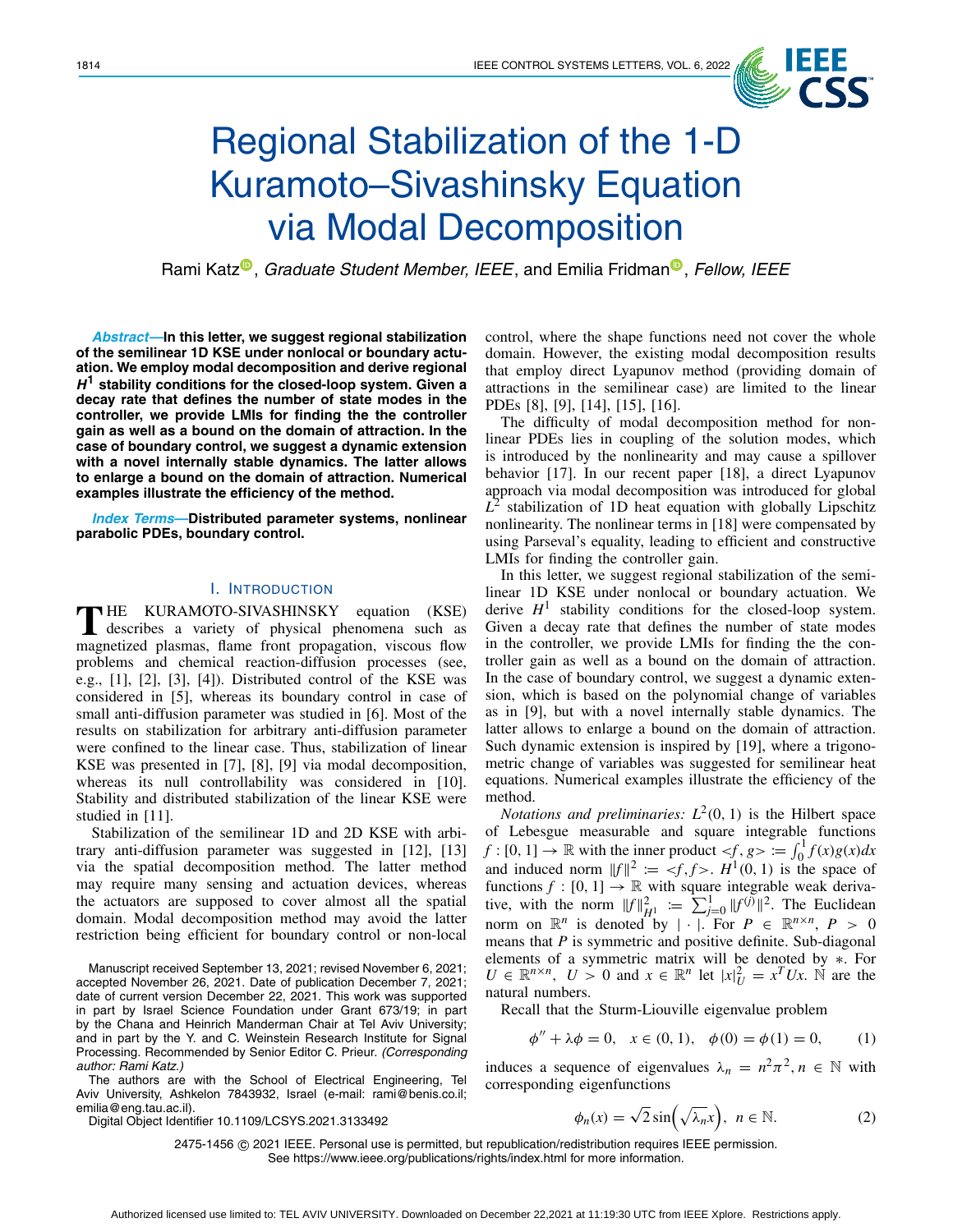The eigenfunctions form a complete and orthonormal system in  $L^2(0, 1)$ .

The following lemma will be used (see, e.g., [\[20\]](#page-5-19), [\[21\]](#page-5-20)):

*Lemma 1:* Let  $h \in L^2(0, 1)$  satisfy  $h \stackrel{L^2}{=} \sum_{n=1}^{\infty} h_n \phi_n$ . Then  $h \in H^1(0, 1)$  with  $h(0) = h(1) = 0$  iff  $\sum_{n=1}^{\infty} \lambda_n h_n^2 < \infty$ . Moreover,

<span id="page-1-8"></span>
$$
||h'||^2 = \sum_{n=1}^{\infty} \lambda_n h_n^2.
$$
 (3)

Finally, given  $N \in \mathbb{N}$  and  $h \in L^2(0, 1)$  satisfying  $h \stackrel{L^2}{=} \sum_{n=1}^{\infty} h_n \phi_n$  we denote  $||h||_N^2 = \sum_{n=N+1}^{\infty} h_n^2$ .  $\sum_{n=1}^{\infty} h_n \phi_n$  we denote  $||h||_N^2 = \sum_{n=N+1}^{\infty} h_n^2$ .

# II. STABILIZATION OF THE SEMILINEAR 1D KSE

# *A. Non-Local Actuation*

In this section we consider disctributed stabilization of the semilinear 1D Kuramoto-Sivashinsky equation

<span id="page-1-0"></span>
$$
z_t(x, t) = -z_{xxxx}(x, t) - \nu z_{xx}(x, t) - \frac{1}{2} \left( z^2(x, t) \right)_x + b(x)u(t),
$$
  
\n
$$
z(0, t) = 0, \quad z(1, t) = 0, \quad z_{xx}(0, t) = 0, \quad z_{xx}(1, t) = 0 \tag{4}
$$

where  $t \geq 0$ ,  $x \in (0, 1)$ ,  $z(x, t) \in \mathbb{R}$ ,  $v > 0$  is the "antidiffusion" coefficient,  $b \in L^2(0, 1)$  and  $u(t) \in \mathbb{R}$  is the control input.

We show below the existence of a unique classical solution to [\(4\)](#page-1-0), which extends to  $t \in [0, \infty)$  (see [\(12\)](#page-1-1) - [\(15\)](#page-1-2)). Using modal decomposition, we present the solution to [\(4\)](#page-1-0) as

$$
z(x, t) = \sum_{n=1}^{\infty} z_n(t)\phi_n(x), \ z_n(t) = \langle z(\cdot, t), \phi_n \rangle \qquad (5)
$$

with  $\{\phi_n\}_{n\in\mathbb{N}}$  defined in [\(2\)](#page-0-0). Differentiating under the integral sign, integrating by parts and using [\(1\)](#page-0-1) we have

<span id="page-1-3"></span>
$$
\dot{z}_n(t) = (-\lambda_n^2 + v\lambda_n)z_n(t) + b_n u(t) - z_n^{(1)}(t),
$$
  
\n
$$
z_n(0) = \langle z(\cdot, 0), \phi_n \rangle,
$$
  
\n
$$
z_n^{(1)}(t) = \langle z(\cdot, t)z_x(\cdot, t), \phi_n \rangle, \quad b_n = \langle b, \phi_n \rangle.
$$
 (6)

Let  $\delta > 0$  be a desired decay rate. Since  $\lim_{n \to \infty} \lambda_n = \infty$ , there exists some  $N \in \mathbb{N}$  such that

<span id="page-1-10"></span>
$$
-\lambda_n^2 + \nu \lambda_n < -\delta, \quad n > N. \tag{7}
$$

Denote

$$
A_0 = \text{diag}\left\{-\lambda_n^2 + \nu \lambda_n\right\}_{n=1}^N, \ B_0 = \text{col}\{b_n\}_{n=1}^N. \tag{8}
$$

*Assumption 1:* We assume

$$
b_n \neq 0, \quad 1 \le n \le N. \tag{9}
$$

Under Assumption 1, it can be verified that the pair  $(A_0, B_0)$  is controllable. Let  $K_0 \in \mathbb{R}^{1 \times N}$  be a controller gain, to be found later from LMIs. We propose a controller of the form

<span id="page-1-4"></span>
$$
u(t) = -K_0 z^N(t), \ z^N(t) = \text{col}\{z_n(t)\}_{n=1}^N,
$$
  
\n
$$
\dot{z}^N(t) = (A_0 - B_0 K_0) z^N(t) - z^{N,(1)}(t),
$$
  
\n
$$
z^{N,(1)}(t) = \text{col}\left\{z_n^{(1)}(t)\right\}_{n=1}^N.
$$
\n(10)

Using [\(6\)](#page-1-3) and [\(10\)](#page-1-4), we arrive at the following closed-loop system for  $t \geq 0$ :

<span id="page-1-7"></span>
$$
\dot{z}^{N}(t) = (A_{0} - B_{0}K_{0})z^{N}(t) - z^{N,(1)}(t), \n\dot{z}_{n}(t) = (-\lambda_{n}^{2} + \nu \lambda_{n})z_{n}(t) - b_{n}K_{0}z^{N}(t) - z_{n}^{(1)}(t), \quad n > N.
$$
\n(11)

For well-posedness of the closed-loop system [\(4\)](#page-1-0) and [\(10\)](#page-1-4), subject to the assumptions of Theorem [1.](#page-2-0) Consider the operator

<span id="page-1-5"></span>
$$
\mathscr{A}: \mathscr{D}(\mathscr{A}) \to L^2(0, 1), \ \mathscr{A} = \partial_{xxxx} + \nu \partial_{xx},
$$
  

$$
\mathscr{D}(\mathscr{A}) = \left\{ h \in H^4(0, 1) \mid h(0) = h(1) = h''(0) = h''(1) = 0 \right\}.
$$

Let  $\theta > 0$  and  $\mathcal{A}_{\theta} = \mathcal{A} + \theta I$ . Given  $h \in \mathcal{D}(\mathcal{A})$ , integration by parts leads to  $\langle \mathcal{A}_{\theta} h, h \rangle = ||h''||^2 - \nu ||h'||^2 + \theta ||h||^2$ . Using the Gagliardo–Nirenberg inequality (see, e.g., [\[22\]](#page-5-21)),  $\langle \mathcal{A}_{\theta} h, h \rangle$ 0 for large enough  $\theta$ . By [\[21,](#page-5-20) Sec. 2.6],  $-\mathscr{A}_{\theta}$  is diagonalizable and the spectrum of  $-\mathcal{A}_{\theta}$  is given by  $\sigma(-\mathcal{A}_{\theta}) = \{-\lambda_n^2 + v\lambda_n \theta$ <sub>*n*=1</sub>  $\subset$  (-∞, 0). Thus, { $\mu \in \mathbb{C}$  [Re( $\mu$ ) > 0)  $\subseteq \rho(-\mathcal{A}_{\theta})$ , where  $\rho(-\mathcal{A}_{\theta})$  is the resolvent set of  $-\mathcal{A}_{\theta}$ . By [\[20,](#page-5-19) Th. 12.31],  $-\mathscr{A}_{\theta}$  is a sectorial operator generating an analytic semigroup on  $L^2(0, 1)$ . Let  $\mathcal{H} = L^2(0, 1) \times \mathbb{R}^N$  be a Hilbert space with the norm  $\|\cdot\|_{\mathcal{H}}^2 := \|\cdot\|^2 + |\cdot|^2$ . Introducing the state

<span id="page-1-1"></span>
$$
\xi(t) = \text{col}\{\xi_1(t), \xi_2(t)\}, \ \xi_1(t) = z(\cdot, t), \ \xi_2(t) = z^N(t), \ \ (12)
$$

the closed-loop system can be presented as  $\overline{a}$ 

<span id="page-1-6"></span>
$$
\frac{d\xi}{dt}(t) + \mathcal{B}\xi(t) = \begin{bmatrix} f_1(\xi) \\ f_2(\xi) \end{bmatrix}, \ \mathcal{B} = \text{diag}\{\mathcal{A}_{\theta}, -A_0 + B_0 K_0\},
$$

$$
\mathcal{D}(\mathcal{B}) = \mathcal{D}(\mathcal{A}_{\theta}) \times \mathbb{R}^N, \ f_1(\xi) = \theta z - z z_x - b K_0 z^N,
$$

$$
f_2(\xi) = -z^{N, (1)} \tag{13}
$$

where  $-\mathscr{B}$  generates an analytic semigroup on  $\mathscr{H}$ . Since  $\mathscr{A}_{\theta}$ is positive and diagonalizable,  $\mathcal{A}_{\theta}^{\frac{1}{4}}$  is well-defined [\[21\]](#page-5-20) with domain  $\{h \in L^2(0, 1) = \sum_{n=1}^{\infty} \lambda_n h_n^2 < \infty\}$  $\{h \in L^2(0, 1) = \sum_{n=1}^{\infty} \lambda_n h_n^2 < \infty\}$  $\{h \in L^2(0, 1) = \sum_{n=1}^{\infty} \lambda_n h_n^2 < \infty\}$  Lemma  $\frac{1}{h} H_0^1(0, 1)$ . Fix  $\varphi \in H_0^1(0, 1) \times \mathbb{R}^N$  and let  $\eta, \zeta$  belong to the open ball  $B(\varphi, R)$ ,  $\tilde{R} > 0$ . By the Sobolev inequality

$$
\|\eta_1 \partial_x \eta_1 - \zeta_1 \partial_x \zeta_1\| \le \|\eta_1 (\partial_x \eta_1 - \partial_x \zeta_1)\| + \|\partial_x \zeta_1 (\eta_1 - \zeta_1)\|
$$
  
\nSobolev  
\n
$$
\le 2 \max(\|\partial_x \eta_1\|, \|\partial_x \zeta_1\|)\|\partial_x \eta_1 - \partial_x \zeta_1\|
$$
  
\n
$$
\le 2(\|\varphi\|_{\mathcal{H}} + R)\|\eta - \zeta\|_{\mathcal{H}} = C(\varphi)\|\eta - \zeta\|_{\mathcal{H}},
$$

where the constant  $C(\varphi)$  depends on  $\varphi$ . By [\[23,](#page-5-22) Lemma 3.3.2 and Th. 3.3.3], we have that given any  $z(\cdot, 0) \in H_0^1(0, 1)$ , [\(13\)](#page-1-6) has a unique local strong solution

$$
\xi \in C([0, T); H_0^1(0, 1) \times \mathbb{R}^N) \cap L^2((0, T); \mathcal{D}(\mathcal{A}) \times \mathbb{R}^N),
$$
  

$$
\frac{d}{dt}\xi \in L^2((0, T); L^2(0, 1)).
$$
 (14)

Moreover, since a classical solution is also a strong solu-tion [\[24,](#page-5-23) Ths. 6.3.1 and 6.3.3] imply that  $\xi$  is also a unique local classical solution satisfying, in addition,

<span id="page-1-2"></span>
$$
\xi \in C^1((0,T); \mathcal{H}), \quad \xi(t) \in \mathcal{D}(\mathcal{A}) \times \mathbb{R}^N, \quad t \in (0,T). \tag{15}
$$

For  $H^1$ -stability analysis of the closed-loop system [\(11\)](#page-1-7), we consider the Lyapunov function

<span id="page-1-11"></span>
$$
V(t) = |z^N(t)|_P^2 + \sum_{n=N+1}^{\infty} \lambda_n z_n^2(t), \ t \in [0, T)
$$
 (16)

where  $0 \leq P \in \mathbb{R}^{N \times N}$ . Note that  $V(t)$  is equivalent to the  $H^1$ -norm of the solution  $z(x, t)$ , by [\(3\)](#page-1-8) and Wirtinger's inequality [\[25\]](#page-5-24) (see [\(32\)](#page-2-1) below).

The following Lyapunov analysis is carried out for *t* ∈  $(0, T)$ . Differentiation of  $V(t)$  along the solution of  $(11)$  gives

<span id="page-1-9"></span>
$$
\dot{V} + 2\delta V = (z^N(t))^T [P(A_0 - B_0K_0) + (A_0 - B_0K_0)^T P \n+ 2\delta P]z^N(t) - 2(z^N(t))^T P z^{N,(1)}(t) \n+ 2 \sum_{n=N+1}^{\infty} (-\lambda_n^3 + v\lambda_n^2 + \delta\lambda_n) z_n^2(t)
$$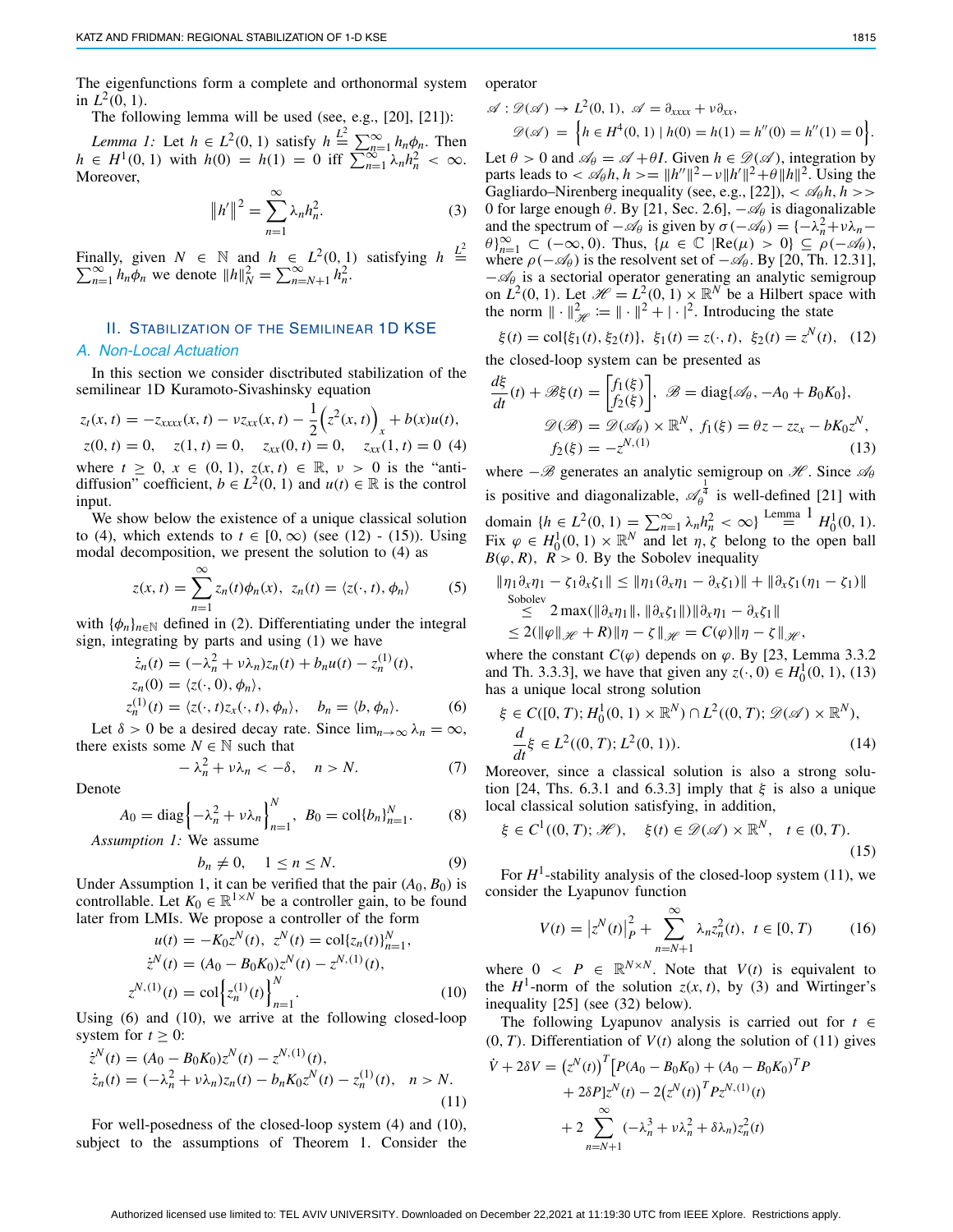$$
-2\sum_{n=N+1}^{\infty} \lambda_n z_n(t) b_n K_0 z^N(t) - 2 \sum_{n=N+1}^{\infty} \lambda_n z_n(t) z_n^{(1)}(t).
$$
\n(17)

By using the Young inequality, we have

<span id="page-2-15"></span>
$$
2\sum_{n=N+1}^{\infty} \lambda_n z_n(t) (-b_n) K_0 z^N(t)
$$
  
\n
$$
\leq \alpha \sum_{n=N+1}^{\infty} \lambda_n^2 z_n^2(t) + \frac{1}{\alpha} ||b||_N^2 |K_0 z^N(t)|^2
$$
 (18)

where  $\alpha > 0$ . Let  $0 < \sigma \in \mathbb{R}$  and assume that

<span id="page-2-6"></span>
$$
||z_x(\cdot, t)||^2 < \sigma^2, \quad t \in [0, T). \tag{19}
$$

Then, for some  $\alpha_1 > 0$ , we obtain by Young's inequality

$$
-2\sum_{n=N+1}^{\infty} \lambda_n z_n(t) z_n^{(1)}(t) \le \alpha_1 \sum_{n=N+1}^{\infty} \lambda_n^2 z_n^2(t)
$$

$$
-\frac{1}{\alpha_1} |z^{N,(1)}(t)|^2 + \frac{1}{\alpha_1} \sum_{n=1}^{\infty} [z_n^{(1)}(t)]^2.
$$
(20)

Using the boundary conditions in [\(4\)](#page-1-0),

<span id="page-2-10"></span>
$$
z^{2}(x,t) \le \left[ \int_{0}^{x} |z_{x}(s,t)| ds \right]^{2} \le ||z_{x}(\cdot,t)||^{2} < \sigma^{2}, \qquad (21)
$$

and Parseval's equality, we obtain

<span id="page-2-2"></span>
$$
\frac{1}{\alpha_1} \sum_{n=1}^{\infty} \left[ z_n^{(1)}(t) \right]^2 = \frac{1}{\alpha_1} \int_0^1 z_x^2(s, t) z^2(s, t) ds \le \frac{\sigma^2}{\alpha_1} \| z_x(\cdot, t) \|^2
$$
  

$$
\stackrel{\text{(3)}}{=} \frac{\sigma^2}{\alpha_1} \left| z^N(t) \right|_0^2 + \frac{\sigma^2}{\alpha_1} \sum_{n=N+1}^{\infty} \lambda_n z_n^2(t), \ \Lambda = \text{diag}\{\lambda_n\}_{n=1}^N. \tag{22}
$$

Let  $\eta(t) = \text{col}\{z^N(t), z^{N,(1)}(t)\}\$ . From [\(17\)](#page-1-9)-[\(22\)](#page-2-2), we have

<span id="page-2-7"></span>
$$
\dot{V} + 2\delta V \le \eta^T(t)\Psi\eta(t) + 2\sum_{n=N+1}^{N} \mu_n \lambda_n^2 z_n^2(t) \le 0, \quad (23)
$$

<span id="page-2-3"></span>if 
$$
\mu_n = -\lambda_n + \nu + \frac{\delta}{\lambda_n} + \frac{\alpha}{2} + \frac{\alpha_1}{2} + \frac{\sigma^2}{2\alpha_1\lambda_n} < 0
$$
,  $n > N$  and  
\n
$$
\Psi = \begin{bmatrix} P(A_0 - B_0 K_0) + (A_0 - B_0 K_0)^T P + 2\delta P + \psi & -P \\ * & * & -\frac{1}{\alpha_1} \end{bmatrix} < 0,
$$
\n
$$
\psi = \frac{\sigma^2}{\alpha_1} \Lambda + \frac{\|b\|_N^2}{\alpha} K_0^T K_0.
$$
\n(24)

From monotonicity of  $\lambda_n$ ,  $n \in \mathbb{N}$  we have that  $\mu_n < 0$ ,  $n > N$ iff  $\mu_{N+1}$  < 0. By Schur complement, the latter holds iff

<span id="page-2-4"></span>
$$
\begin{bmatrix} -\lambda_{N+1} + \nu + \frac{\delta}{\lambda_{N+1}} + \frac{\alpha}{2} + \frac{\alpha_1}{2} & 1\\ * & -\frac{2\alpha_1 \lambda_{N+1}}{\sigma^2} \end{bmatrix} < 0. \quad (25)
$$

To obtain equivalent LMIs for the design of controller gains we multiply  $\Psi$  on the left and right by diag $\{P^{-1}, I\}$ . Then, introducing the notations

<span id="page-2-16"></span>
$$
Q = P^{-1}, \quad Y_0 = QK_0^T \tag{26}
$$

and applying Schur complement twice, it can be verified that [\(24\)](#page-2-3) is equivalent to

<span id="page-2-5"></span>
$$
\begin{bmatrix} A_0 Q + Q A_0^T - Y_0 B_0^T - B_0 Y_0^T + 2\delta Q + \alpha_1 I & Y_0 & Q \Lambda^{\frac{1}{2}} \\ * & -\alpha \|b\|_N^{-2} & 0 \\ * & * & -\frac{\alpha_1}{\sigma^2} \end{bmatrix} < 0.
$$
\n(27)

Note that [\(25\)](#page-2-4) and [\(27\)](#page-2-5) are LMIs in  $Q, Y_0, \alpha$  and  $\alpha_1$ . Furthermore, feasibility of LMIs allows to recover the controller gains as  $K_0 = Y_0^T Q^{-1}$ . Finally, by arguments similar to  $[16, Th. 3.1]$  $[16, Th. 3.1]$ , it can be shown that  $(24)$  and  $(25)$  (and hence [\(25\)](#page-2-4) and [\(27\)](#page-2-5)) are always feasible for small enough  $\sigma > 0$  and large enough *N*. Summarizing, we arrive at:

*Proposition 1:* Consider [\(4\)](#page-1-0) subject to non-local actuation with  $\hat{b} \in L^2(0, 1)$  and control law [\(10\)](#page-1-4). Let  $z(\cdot, 0) \in H_0^1(0, 1)$ . Let  $\delta > 0$  and  $N \in \mathbb{N}$  satisfy [\(7\)](#page-1-10). Given  $\sigma > 0$ , assume that [\(19\)](#page-2-6) holds. If there exist  $0 < Q \in \mathbb{R}^{N \times N}$ ,  $Y_0 \in \mathbb{R}^N$  and scalars  $0 < \alpha$ ,  $\alpha_1$  such that the LMIs [\(25\)](#page-2-4) and [\(27\)](#page-2-5) hold, then the solution  $z(x, t)$  to [\(4\)](#page-1-0) subject to the control law [\(10\)](#page-1-4) with  $K_0 = Y_0^T Q^{-1}$  satisfies

<span id="page-2-8"></span><span id="page-2-0"></span>
$$
V(t) \le e^{-2\delta t} V(0), \ t \in [0, T). \tag{28}
$$

Furthermore, the LMIs [\(25\)](#page-2-4) and [\(27\)](#page-2-5) are always feasible for small enough  $\sigma$  and large enough *N*.

We provide next an estimate on the radius of the ball of attraction, starting from which the solution of the closed-loop system exists for all  $t \geq 0$  and is exponentially decaying.

*Theorem 1:* Let the conditions of Proposition [1](#page-2-0) hold for some  $0 < P \in \mathbb{R}^{N \times N}$  and $\sigma$ ,  $\alpha$ ,  $\alpha_1 > 0$ . Recall  $\Lambda$ , given in [\(22\)](#page-2-2), and let

<span id="page-2-14"></span>
$$
\rho = \sigma \sqrt{\frac{\min(\sigma_{\min}(P^*), 1)}{\max(\sigma_{\max}(P^*), 1)}}, \ P^* = \Lambda^{-\frac{1}{2}} P \Lambda^{-\frac{1}{2}}.
$$
 (29)

If  $||z_x(\cdot, 0)||^2 < \rho^2$  then solution of the closed-loop system [\(4\)](#page-1-0) and [\(10\)](#page-1-4) can be extended to [0, ∞), [\(19\)](#page-2-6) holds for  $t \in [0, \infty)$ and  $z(x, t)$  satisfies

<span id="page-2-12"></span>
$$
||z(\cdot, t)||_{H^1}^2 \le Me^{-2\delta t} ||z(\cdot, 0)||_{H^1}^2, \ t \in [0, \infty)
$$
 (30)  
for some  $M \ge 1$ .

*Proof:* We begin by showing that [\(19\)](#page-2-6) holds. Since  $\rho \leq \sigma$ ,  $||z_x(\cdot, 0)||^2 < \rho^2$  implies that  $||z_x(\cdot, 0)||^2 \le \sigma^2$  for  $t \in [0, \tau)$ and some  $\tau > 0$ . Let

<span id="page-2-9"></span>
$$
\tau_* = \sup \Big\{ \tau \in [0, T) \mid \|z_x(\cdot, t)\|^2 \le \sigma^2, \ t \in [0, \tau) \Big\}. \tag{31}
$$

We claim that  $\tau_* = T$ . Assume by contradiction that  $\tau_* < T$ . By [\(23\)](#page-2-7) and the comparison principle, we have [\(28\)](#page-2-8) with *T* replaced by  $\tau_{*}$ . By [\(3\)](#page-1-8) and [\(16\)](#page-1-11) we obtain

<span id="page-2-1"></span>
$$
V(t) \geq \min(\sigma_{\min}(P^*), 1) \|z_x(\cdot, t)\|^2,
$$
  
\n
$$
V(t) \leq \max(\sigma_{\max}(P^*), 1) \|z_x(\cdot, t)\|^2
$$
\n(32)

which yield

$$
||z_x(\cdot, t)||^2 \le e^{-2\delta t} \sigma^2, \quad t \in [0, \tau_*). \tag{33}
$$

The latter implies  $||z_x(\cdot, \tau_*)||^2 < \sigma^2$  and, by continuity, there exists some  $\tau_* < \tau_1 < T$  with  $||z_x(\cdot, t)||^2 < \sigma^2$ for  $t \in [0, \tau_1)$ , contradicting [\(31\)](#page-2-9). Recall the notations [\(12\)](#page-1-1) and [\(13\)](#page-1-6). Since [\(19\)](#page-2-6) and [\(21\)](#page-2-10) hold, we have for  $t \in [0, T)$ 

<span id="page-2-11"></span>
$$
\|\xi_1 \partial_x \xi_1\| \le \|\partial_x \xi_1\|^2 \le \sigma^2. \tag{34}
$$

The latter estimate, Proposition [1](#page-2-0) and proof of [\[24,](#page-5-23) Th. 6.3.3] (which shows that extending the solution to  $T = \infty$  is possible provided the apriori bound [\(34\)](#page-2-11) holds) imply that the solution of [\(13\)](#page-1-6) can be extended to  $T = \infty$ . Finally, [\(30\)](#page-2-12) follows from [\(28\)](#page-2-8) and [\(32\)](#page-2-1) with  $\tau_* = T = \infty$ .

### *B. Dirichlet Actuation*

Here we consider boundary stabilization of the following semilinear 1D KSE

<span id="page-2-13"></span>
$$
z_t(x, t) = -z_{xxxx}(x, t) - \nu z_{xx}(x, t) - \frac{1}{2} \left( z^2(x, t) \right)_x,
$$
  
\n
$$
z(0, t) = 0, \quad z(1, t) = u(t), \quad z_{xx}(0, t) = 0, \quad z_{xx}(1, t) = 0
$$
\n(35)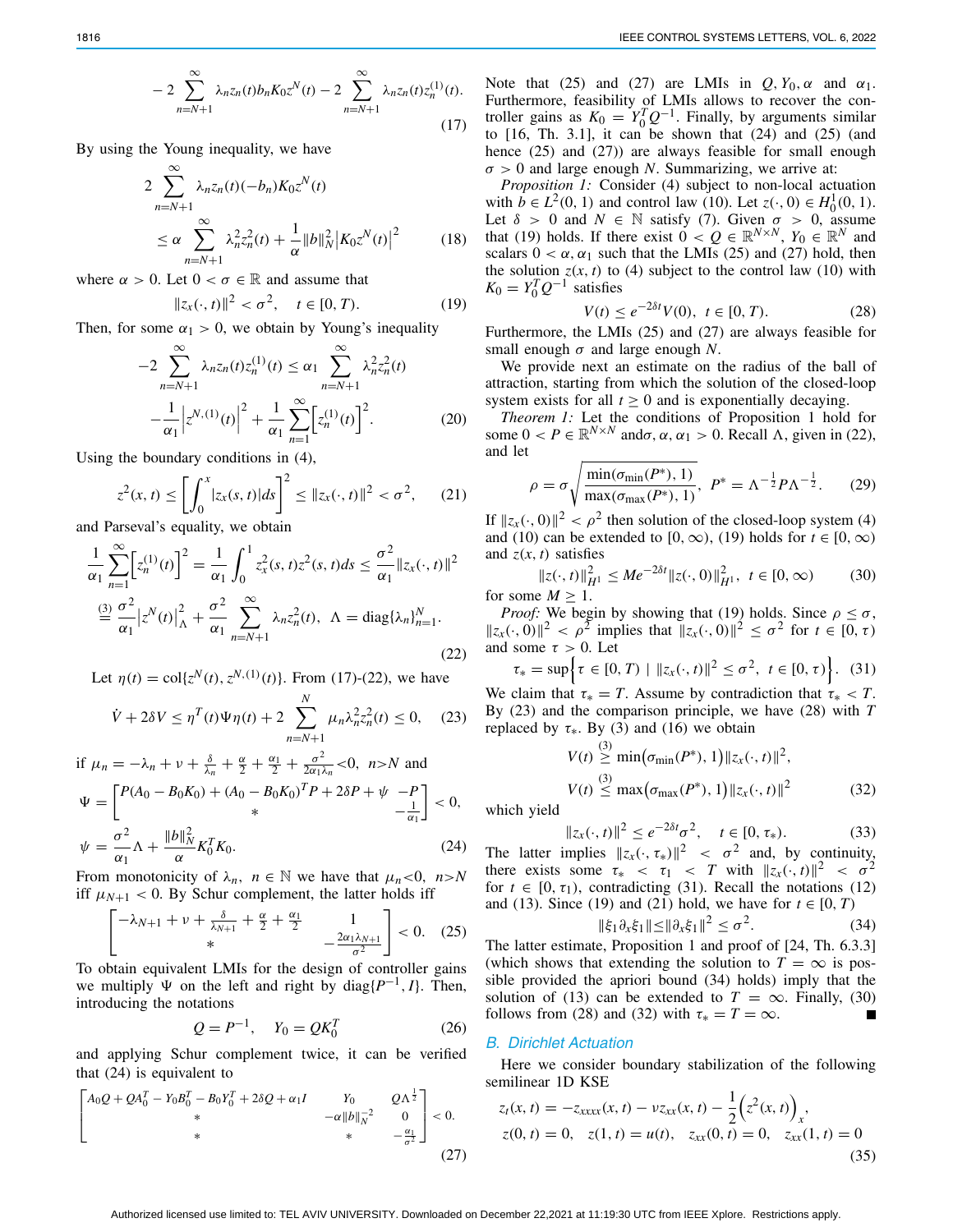where  $u(t)$  is the control input to be designed.

Following [\[14\]](#page-5-13) we introduce the change of variables

<span id="page-3-2"></span>
$$
w(x, t) = z(x, t) - r(x)u(t), \quad r(x) = x \tag{36}
$$

to obtain the following PDE:

<span id="page-3-1"></span>
$$
w_t(x, t) = -w_{xxxx}(x, t) - vw_{xx}(x, t) - r(x)\dot{u}(t)
$$
  
- [w(x, t) + xu(t)][w\_x(x, t) + u(t)]. (37)

Let  $\kappa \geq 0$ . We will henceforth treat  $u(t)$  as an additional state variable subject to the dynamics

<span id="page-3-0"></span>
$$
\dot{u}(t) = -\kappa u(t) + v(t), \quad u(0) = 0 \tag{38}
$$

where  $v(t)$  is the new control input. Given  $v(t)$ ,  $u(t)$  can be computed by integrating [\(38\)](#page-3-0), thereby resulting in a PI controller for the original PDE [\(35\)](#page-2-13). From [\(37\)](#page-3-1) and [\(38\)](#page-3-0) we obtain the following equivalent ODE-PDE system

<span id="page-3-3"></span>
$$
\dot{u}(t) = -\kappa u(t) + v(t), \ u(0) = 0,
$$
  
\n
$$
w_t(x, t) = -w_{xxxx}(x, t) - v_{xx}(x, t) + \kappa r(x)u(t)
$$
  
\n
$$
-r(x)v(t) - [w(x, t) + xu(t)][w_x(x, t) + u(t)],
$$
  
\n
$$
w(0, t) = w(1, t) = w_{xx}(0, t) = w_{xx}(1, t) = 0.
$$
 (39)

*Remark 1:* A dynamic extension with internally stable dynamics for the heat equation was introduced in [\[19\]](#page-5-18), where  $r(x)$  in [\(36\)](#page-3-2) was chosen as a solution of a Sturm-Liouville problem with a modified boundary condition, rsulting in trigonometric  $r(x)$ . Extension of such  $r(x)$  construction to the KSE with the fourth order spatial operator leads to a complicated expression of  $r(x)$  in terms of hyperbolic functions. Thus, we consider a polynomial  $r(x)$  as in [\[9\]](#page-5-8). However, differently from existing works that employed dynamic extension based on polynomial functions, where the dynamics of  $u(t)$ was given by [\(38\)](#page-3-0) with  $\kappa = 0$  (see, e.g., [\[14\]](#page-5-13), [\[26\]](#page-5-25) for the heat equation and [\[9\]](#page-5-8) for the KSE), we consider  $\kappa \geq 0$  to be a tuning parameter. Numerical simulations of the result-ing LMIs (see [\(55\)](#page-4-0) and [\(56\)](#page-4-1)) show that taking  $\kappa > 0$  (i.e., choosing internally stable [\(38\)](#page-3-0)) reduces the magnitude of the controller gain *K* and leads to an essentially larger bound on the ball of attraction  $\rho$  (see [\(29\)](#page-2-14)).

We present the solution to [\(39\)](#page-3-3) as

$$
w(x,t) = \sum_{n=1}^{\infty} w_n(t)\phi_n(x), \ w_n(t) = \langle w(\cdot, t), \phi_n \rangle \qquad (40)
$$

with  $\{\phi_n\}_{n\in\mathbb{N}}$  defined in [\(2\)](#page-0-0). Differentiating under the integral sign, integrating by parts and using [\(1\)](#page-0-1) we have

<span id="page-3-4"></span>
$$
\dot{w}_n(t) = \left(-\lambda_n^2 + v\lambda_n\right) w_n(t) + \kappa b_n u(t) - b_n v(t)
$$

$$
- w_n^{(1)}(t) - w_n^{(2)}(t), \ t \ge 0,
$$

$$
w_n(0) = \langle w(\cdot, 0), \phi_n \rangle, \ n \in \mathbb{N}.
$$
 (41)

where

<span id="page-3-5"></span>
$$
w_n^{(1)}(t) = \langle [w(\cdot, t) + u(t)]w_x(\cdot, t), \phi_n \rangle,
$$
  
\n
$$
w_n^{(2)}(t) = \langle w(\cdot, t) + u(t), \phi_n \rangle u(t),
$$
  
\n
$$
b_n = \langle r, \phi_n \rangle = \frac{(-1)^{n+1}\sqrt{2}}{\sqrt{\lambda_n}}, \quad n \ge 1.
$$
 (42)

Let  $\delta > 0$  be a desired decay rate and  $N \in \mathbb{N}$  satisfy [\(7\)](#page-1-10). We introduce

<span id="page-3-6"></span>
$$
A = \text{diag}\left\{0_{1\times1}, -\lambda_n^2 + \nu \lambda_n\right\}_{n=1}^N - \kappa B \cdot 1,
$$
  
\n
$$
B = \text{col}\left\{1, -b_n\right\}_{n=1}^N, \quad 1 = [1, 0_{1\times N}].
$$
 (43)

It can be verified, using the Hautus lemma, that the pair  $(A, B)$  is controllable. Let  $K \in \mathbb{R}^{1 \times (N+1)}$  be a controller gain, to be found later from LMIs. We propose the controller

<span id="page-3-7"></span>
$$
v(t) = -Kw^{N}(t), \quad w^{N}(t) = \text{col}\{u(t), w_{n}(t)\}_{n=1}^{N},
$$

$$
\dot{w}^{N}(t) = (A - BK)w^{N}(t) - w^{N,(1)}(t) - w^{N,(2)}(t),
$$

$$
w^{N,(j)}(t) = \text{col}\left\{0_{1\times 1}, w_{n}^{(j)}(t)\right\}_{n=1}^{N}, \quad j \in \{1, 2\}.
$$
 (44)

Using  $(41)$ ,  $(42)$ ,  $(43)$  and  $(44)$ , we arrive at the following closed-loop system for  $t > 0$ :

<span id="page-3-8"></span>
$$
\dot{w}^N(t) = (A - BK)w^N(t) - w^{N,(1)}(t) - w^{N,(2)}(t),
$$
  
\n
$$
\dot{w}_n(t) = \left(-\lambda_n^2 + v\lambda_n\right)w_n(t) + \kappa b_n u(t) - b_n v(t) - w_n^{(1)}(t) - w_n^{(2)}(t), \ t \ge 0.
$$
\n(45)

Well-posedness of the closed-loop system [\(39\)](#page-3-3) and [\(44\)](#page-3-7) follows by arguments similar to the well-posedness in the previous section. In particular, given  $z(\cdot, 0) = w(\cdot, 0) \in$  $H_0^1(0, 1)$  satisfying  $\|w_x(\cdot, 0)\| < \rho$  with  $\rho > 0$  in [\(29\)](#page-2-14), we obtain the existence of a unique classical solution  $\xi(t)$  =  $col{w(\cdot, t), w^N(t)}$  satisfying [\(15\)](#page-1-2) with  $T = \infty$  and *N* replaced by  $N + 1$ .

For  $H^1$ -stability analysis of the closed-loop system [\(45\)](#page-3-8), we consider the Lyapunov function

<span id="page-3-9"></span>
$$
V(t) = |w^N(t)|_P^2 + \sum_{n=N+1}^{\infty} \lambda_n w_n^2(t),
$$
 (46)

where  $0 \le P \in \mathbb{R}^{(N+1)\times(N+1)}$ . We use the Lyapunov function [\(46\)](#page-3-9) to show that the closed-loop system is locally exponentially stable and derive an estimate on the domain of attraction. Differentiation of  $V(t)$  along solution of [\(45\)](#page-3-8) gives

<span id="page-3-10"></span>
$$
\dot{V} + 2\delta V = (w^N(t))^T [P(A - BK) + (A - BK)^T P + 2\delta P] \times w^N(t) - 2(w^N(t))^T P w^{N, (1)}(t) - 2(w^N(t))^T P w^{N, (2)}(t) \n+ 2 \sum_{n=N+1}^{\infty} (-\lambda_n^3 + v\lambda_n^2 + \delta\lambda_n) w_n^2(t) \n+ 2\kappa \sum_{n=N+1}^{\infty} \lambda_n w_n(t) b_n u(t) + 2 \sum_{n=N+1}^{\infty} \lambda_n w_n(t) b_n K w^N(t) \n- 2 \sum_{n=N+1}^{\infty} \lambda_n w_n(t) w_n^{(1)}(t) - 2 \sum_{n=N+1}^{\infty} \lambda_n w_n(t) w_n^{(2)}(t).
$$
\n(47)

Similarly to [\(18\)](#page-2-15), since  $\kappa > 0$ , by Young's inequality we have

$$
2\kappa \sum_{n=N+1}^{\infty} \lambda_n w_n(t) b_n u(t) \le \alpha_0 \kappa \sum_{n=N+1}^{\infty} \lambda_n^2 w_n^2(t)
$$
  
+ 
$$
\frac{\kappa}{\alpha_0} \left( \sum_{n=N+1}^{\infty} b_n^2 \right) \left| 1 w^N(t) \right|^2 \le \alpha_0 \kappa \sum_{n=N+1}^{\infty} \lambda_n^2 w_n^2(t)
$$
  
+ 
$$
\frac{2\kappa}{\alpha_0 \pi^2 N} \left| 1 w^N(t) \right|^2,
$$
  

$$
2 \sum_{n=N+1}^{\infty} \lambda_n w_n(t) b_n K w^N(t)
$$
  

$$
\le \alpha_1 \sum_{n=N+1}^{\infty} \lambda_n^2 z_n^2(t) + \frac{2}{\alpha_1 \pi^2 N} \left| K w^N(t) \right|^2
$$
(48)

for some  $\alpha_0, \alpha_1 > 0$ . Here we used the estimate

$$
\sum_{n=N+1}^{\infty} b_n^2 \stackrel{(42)}{=} \frac{2}{\pi^2} \sum_{n=N+1}^{\infty} \frac{1}{n^2} \le \frac{2}{\pi^2 N}.
$$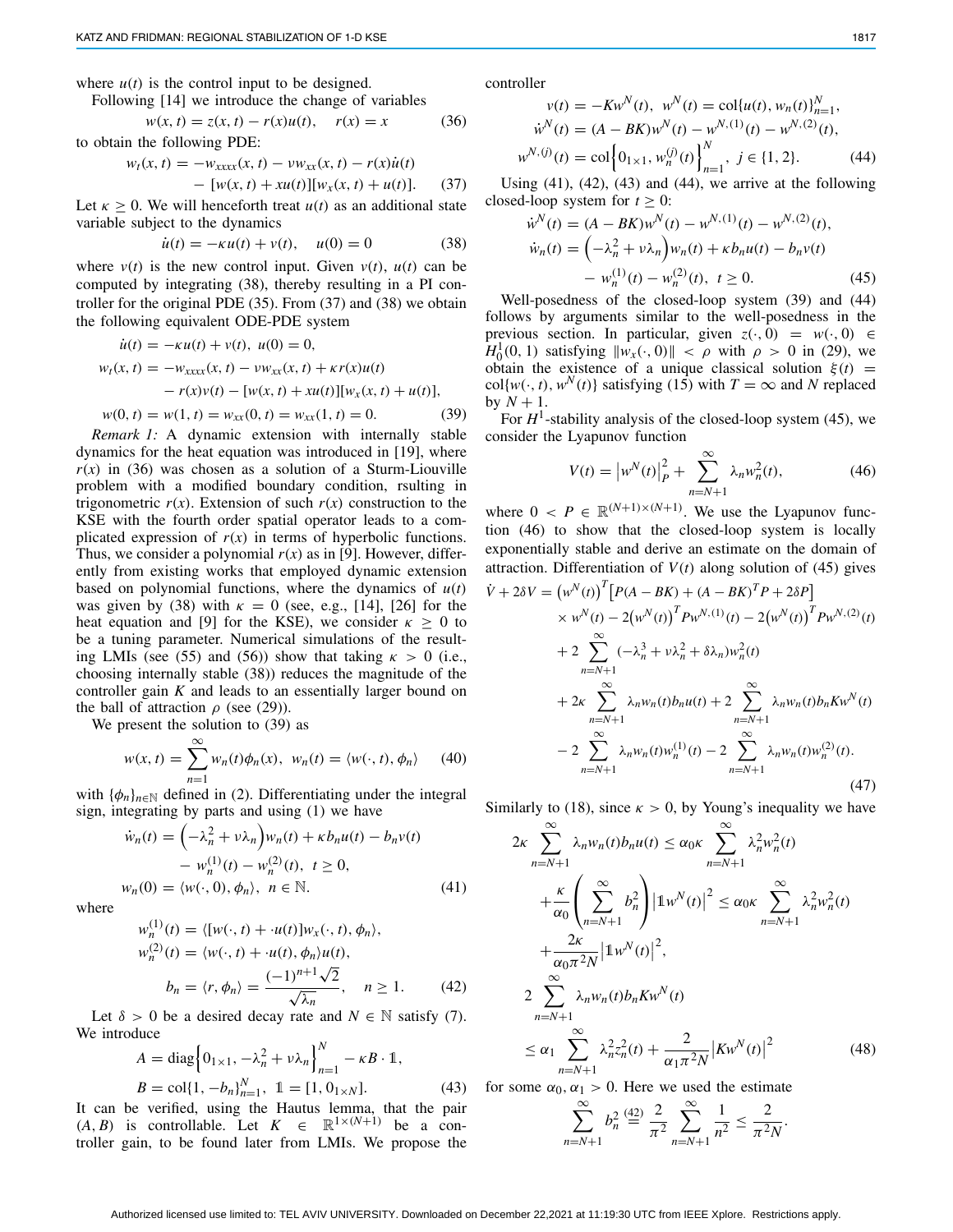Let  $0 < \sigma \in \mathbb{R}$  and assume that

<span id="page-4-2"></span>
$$
||w_x(\cdot, t)||^2 + u^2(t) < \sigma^2, \quad t \in [0, \infty). \tag{49}
$$

We will derive an estimate on  $||z_x(\cdot, 0)|| = ||w_x(\cdot, 0)||$ , which guarantees that [\(49\)](#page-4-2) holds (recall that  $u(0) = 0$ , by [\(39\)](#page-3-3)). Then, by using Young's inequality we obtain

$$
-2\sum_{n=N+1}^{\infty} \lambda_n w_n(t) w_n^{(j)}(t) \le \alpha_2 \sum_{n=1}^{\infty} \lambda_n^2 w_n^{2}(t)
$$

$$
-\frac{1}{\alpha_{j+1}} \left| w^{N,(j)}(t) \right|^2 + \frac{1}{\alpha_{j+1}} \sum_{n=1}^{\infty} \left[ w_n^{(j)}(t) \right]^2, \ j \in \{1, 2\}. \quad (50)
$$

Applying Parseval's equality we have

<span id="page-4-5"></span>
$$
\frac{1}{\alpha_2} \sum_{n=1}^{\infty} \left[ w_n^{(1)}(t) \right]^2 \stackrel{(42)}{=} \frac{1}{\alpha_2} \int_0^1 [w(x, t) + xu(t)]^2 w_x^2(x, t) dx
$$
  
\n
$$
\leq \frac{2\sigma^2}{\alpha_2} \|w_x(\cdot, t)\|^2 \stackrel{(3)}{=} \frac{2\sigma^2}{\alpha_2} |w^N(t)|_A^2 + \frac{2\sigma^2}{\alpha_2} \sum_{n=N+1}^{\infty} \lambda_n w_n^2(t),
$$
  
\n
$$
\frac{1}{\alpha_3} \sum_{n=1}^{\infty} \left[ w_n^{(2)}(t) \right]^2 \stackrel{(42)}{=} \frac{1}{\alpha_3} |u(t)|^2 \int_0^1 [w(x, t) + xu(t)]^2 dx
$$
  
\n
$$
\leq \frac{2\sigma^2}{\alpha_3} |1 w^N(t)|^2, \quad \Lambda = \text{diag}\{0, \lambda_1, \dots, \lambda_N\} \tag{51}
$$

where the following estimate was used

<span id="page-4-3"></span>
$$
[w(x, t) + xu(t)]^2 \le 2[w^2(x, t) + u^2(t)]
$$
  
(39),Sobolev  

$$
\le 2\Big[\|w_x(\cdot, t)\|^2 + u^2(t)\Big]^{(49)} \le 2\sigma^2, \ 0 \le x \le 1, t \ge 0
$$
  
(52)

Let  $\eta(t) = \text{col}\{w^N(t), w^{N,(1)}(t), w^{N,(2)}(t)\}\$ . From [\(47\)](#page-3-10)-[\(52\)](#page-4-3), we have

$$
\dot{V} + 2\delta V \le \eta^T(t)\Phi\eta(t) + 2\sum_{n=N+1}^{N} \theta_n \lambda_n^2 z_n^2(t) \le 0, \ t \ge 0 \quad (53)
$$

if  $\theta_n = -\lambda_n + \nu + \frac{\delta}{\lambda_n} + \frac{\alpha_0 \kappa + \alpha_1 + \alpha_2 + \alpha_3}{2} + \frac{\sigma^2}{\alpha_2 \lambda_n} < 0$ ,  $n > N$  and

<span id="page-4-4"></span>
$$
\Phi = \begin{bmatrix} P(A - BK) + (A - BK)^T P + 2\delta P + \phi & -P & -P \\ * & -\frac{1}{\alpha_2} & 0 \\ * & * & -\frac{1}{\alpha_3} \end{bmatrix} < 0,
$$
  

$$
\phi = \begin{bmatrix} \frac{2\kappa}{\alpha_3} + \frac{2\sigma^2}{\alpha_3} \end{bmatrix} \mathbb{1}^T \mathbb{1} + \frac{2}{\alpha_3} \frac{\kappa^T K + \frac{2\sigma^2}{\alpha_3}}{\Lambda}.
$$
 (54)

$$
\phi = \left[ \frac{2\kappa}{\alpha_0 \pi^2 N} + \frac{2\sigma}{\alpha_3} \right] \mathbb{1}^T \mathbb{1} + \frac{2}{\alpha_1 \pi^2 N} K^T K + \frac{2\sigma}{\alpha_2} \Lambda. \tag{54}
$$
\nFrom monotonicity of  $\lambda$ ,  $n \in \mathbb{N}$  we have that  $\theta < 0$ ,  $n > N$ .

From monotonicity of  $\lambda_n$ ,  $n \in \mathbb{N}$  we have that  $\theta_n < 0$ ,  $n > N$ iff  $\theta_{N+1}$  < 0. By Schur complement, the latter holds iff

<span id="page-4-0"></span>
$$
\begin{bmatrix}\n-\lambda_{N+1} + \nu + \frac{\delta}{\lambda_{N+1}} + \frac{\alpha_0 \kappa + \alpha_1 + \alpha_2 + \alpha_3}{2} & 1 \\
\ast & -\frac{\alpha_2 \lambda_{N+1}}{\sigma^2}\n\end{bmatrix} < 0.
$$
\n(55)

To obtain equivalent LMIs for the design of controller gains we multiply  $\Psi$  on the left and right by diag $\{P^{-1}, I\}$ . Then, introducing the notations [\(26\)](#page-2-16) with  $Y_0$ ,  $K_0$  replaced by  $Y$  and *K*, respectively, and applying Schur complement twice, it can be verified that [\(54\)](#page-4-4) is equivalent to

<span id="page-4-1"></span>
$$
\begin{bmatrix} \chi & Y & Q\Lambda^{\frac{1}{2}} & Q\mathbb{1}^T & Q\mathbb{1}^T \\ * & -\frac{\alpha_1\pi^2 N}{2} & 0 & 0 & 0 \\ * & * & -\frac{\alpha_2}{2\sigma^2} & 0 & 0 \\ * & * & * & -\frac{\alpha_3}{2\sigma^2} & 0 \\ * & * & * & * & -\frac{\alpha_0\pi^2 N}{2\kappa} \end{bmatrix} < 0,
$$

$$
\chi = AQ + QA^{T} - YB^{T} - BY^{T} + 2\delta Q + (\alpha_{2} + \alpha_{3})I.
$$
\n(56)

Note that [\(55\)](#page-4-0) and [\(56\)](#page-4-1) are LMIs in  $Q, Y$  and  $\alpha_i$ ,  $i \in$ {0, 1, 2, 3}. Furthermore, feasibility of LMIs allows to recover the controller gains as  $K = Y^T Q^{-1}$ .

Finally, let [\(54\)](#page-4-4) and [\(55\)](#page-4-0) hold with some  $0 < P \in$  $\mathbb{R}^{(N+1)\times(N+1)}$  and  $0 < \alpha_i$ ,  $i \in \{0, 1, 2, 3\}$ . Recall  $\Lambda$ , given in [\(51\)](#page-4-5), and let  $\Lambda_1 = \text{diag}\{1, \Lambda\}$ . Let  $\rho > 0$  be given in [\(29\)](#page-2-14) with  $\Lambda$  replaced by  $\Lambda_1$ . Then, using arguments similar to [\(28\)](#page-2-8) and [\(32\)](#page-2-1), it can be verified that if  $||z_x(\cdot, 0)||^2 = ||w_x(\cdot, 0)||^2 <$  $\rho^2 \le \sigma^2$  (recall that  $u(0) = 0$ , by [\(39\)](#page-3-3)), then [\(49\)](#page-4-2) holds and we obtain  $H^1$ -stability of the closed-loop system. Summarizing:

<span id="page-4-6"></span>*Theorem 2:* Consider [\(39\)](#page-3-3) with some  $\kappa \geq 0$  and control law [\(44\)](#page-3-7). Let *w*(⋅, 0) ∈ *H*<sub>0</sub><sup>1</sup>(0, 1). Let  $\delta > 0$  and *N* ∈ N sat-isfy [\(7\)](#page-1-10). Given  $\sigma > 0$ , assume that  $||w_x(\cdot, 0)|| < \rho$  with  $\rho > 0$ given in [\(29\)](#page-2-14), where  $\Lambda$  is replaced by  $\Lambda_1 = \text{diag}\{1, \lambda_n\}_{n=1}^N$ . If there exist  $0 < Q \in \mathbb{R}^{(N+1)\times(N+1)}$ ,  $Y \in \mathbb{R}^{N+1}$  and scalars  $0 < \alpha_i$ ,  $i \in \{0, 1, 2, 3\}$  such that the LMIs [\(55\)](#page-4-0) and [\(56\)](#page-4-1) hold, then the solution  $w(x, t)$ ,  $u(t)$  to [\(39\)](#page-3-3) subject to the control law [\(44\)](#page-3-7) with  $K = Y^T Q^{-1}$  satisfies

<span id="page-4-7"></span>
$$
||w(\cdot, t)||_{H^1}^2 + u^2(t) \le Me^{-2\delta t} ||w(\cdot, 0)||_{H^1}^2, \ t \ge 0, \quad (57)
$$

for some  $M > 0$ . Furthermore, the LMIs [\(55\)](#page-4-0) and [\(56\)](#page-4-1) are always feasible for small enough  $\sigma$  and large enough *N*.

*Corollary 1:* Under the conditions of Theorem [2,](#page-4-6) the solution  $z(x, t)$  of [\(35\)](#page-2-13) satisfies

<span id="page-4-8"></span>
$$
||z(\cdot, t)||_{H^1}^2 \le M_1 e^{-2\delta t} ||z(\cdot, 0)||_{H^1}^2, \ t \ge 0,
$$
  
for some  $M_1 > 0$ , provided  $||z_x(\cdot, 0)|| < \rho$ . (58)

*Proof:* Since  $u(0) = 0$  by [\(39\)](#page-3-3), we have  $||w_x(\cdot, 0)|| =$  $||z_x(\cdot, 0)|| < \rho$ , with  $w(x, t)$  in [\(36\)](#page-3-2). Then, by Theorem [2,](#page-4-6) [\(57\)](#page-4-7) holds. The desired result then follows by the triangle and Young's inequalities and [\(58\)](#page-4-8).

*Remark 2:* The results in this manuscript can be applied to Burgers' equation with Dirichlet boundary conditions

$$
z_t(x, t) = z_{xx}(x, t) - z(x, t)z_x(x, t), \quad x \in (0, 1), \tag{59}
$$

subject to non-local or boundary control. Note that this PDE is open loop stable. Our approach allows to regionally enlarge the  $H<sup>1</sup>$  convergence rate. This is outside the scope of this letter.

*Remark 3:* Note that to enlarge the estimate of the region of attraction, feasibility of the strict LMIs of Theorems [1](#page-2-0) and [2](#page-4-6) may be checked for  $\delta = 0$ . Indeed, the LMIs feasibility for  $\delta = 0$  implies their feasibility with some  $\delta_1 > 0$ , due to continuity of the eigenvalues.

#### III. NUMERICAL EXAMPLES

In all numerical examples we consider the case  $\delta = 0.1$ (see [\(7\)](#page-1-10)). Consider first the case of non-local actuation [\(4\)](#page-1-0) with  $b(x) = \chi_{[0.3,0.9]}(x)$  (i.e., an indicator function). Let  $v \in \{10, 39.5\}$ , which result in  $N = 1$  and  $N = 2$  unstable modes, respectively. Feasibility of the LMIs of Theorem [1](#page-2-0) was verified using MATLAB. The simulation results, includ-ing the resulting controller gains (see [\(26\)](#page-2-16)), the value of  $\sigma$ (see [\(19\)](#page-2-6)) and bound on the radius of the ball of attraction,  $\rho$ (see [\(29\)](#page-2-14)) are given in Table [I.](#page-5-26)

Next, for the case of boundary actuation [\(35\)](#page-2-13), we consider  $v = 10$ , leading to  $N = 1$  unstable mode. Feasibility of the LMIs of Theorem [2](#page-4-6) was verified using MATLAB, where  $\kappa > 0$ , given in [\(38\)](#page-3-0), was treated as a tuning parameter. The simulation results are given in Table [I.](#page-5-26) For boundary actuation with  $\kappa = 0$ , the obtained  $\rho$  was 0.0101. Thus, treating  $\kappa$